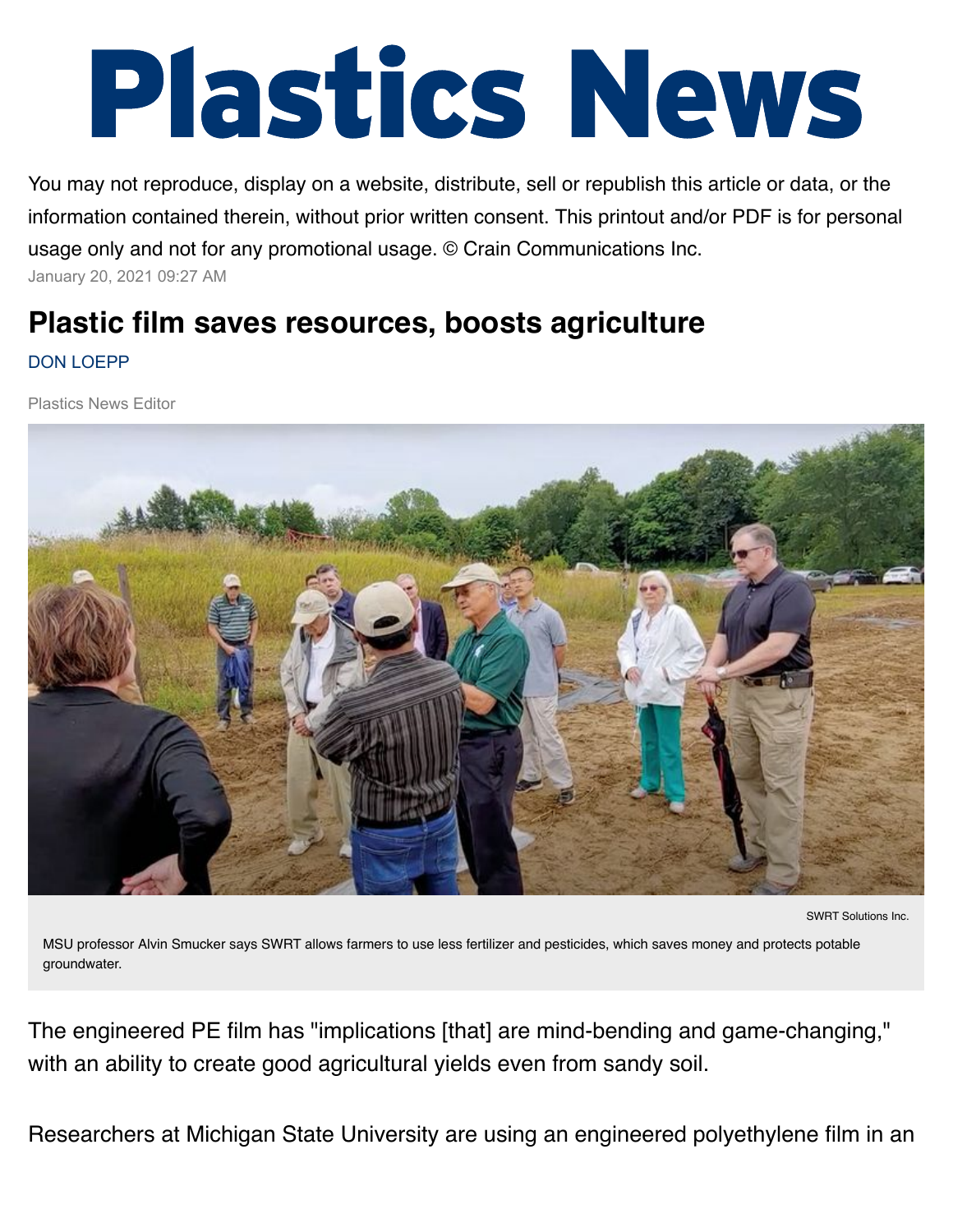agricultural application that has potential to make billions of acres of poor soil around the world into productive farmland.

"This is an innovative conservation technique that converts low-production sandy soil into sustainable agriculture," Alvin Smucker, a professor in university's department of plant, soil and microbial sciences, said in a telephone interview.

This isn't like a typical agricultural film. The subsurface water retention technology (SWRT) process uses monolayer PE film in a durable application, strategically placed at various depths below a plant's root zone to retain soil water. After it is installed, the film should be able to perform its function for years, just like plastic pipe.

East Lansing, Mich.-based MSU has been testing the product for five years and unveiled it to the world in August 2019. The university worked with Brentwood, Mo.-based film extruder Brentwood Plastics Inc. to develop the film.

"The implications are mind-bending and game-changing. SWRT increases yields in extant fields, renders sandy soils arable and allows land historically dependent on aquifers to remain in production," Joel Longstreth, marketing manager of Brentwood, said in a phone interview.

"Personally, I am excited about a positive story about plastics and to have SWRT as part of my legacy," Longstreth said.

Smucker said SWRT can convert at least 5 billion acres of sandy soils across the earth's surface into highly productive food and sustainable biomass production systems.

Studies show the film significantly boosts agricultural production. Above-ground plant growth improves exceptionally compared with soil without SWRT, in many cases ranging from 140-280 percent. But in some cases, it can be even more significant: Smucker cited a fourteenfold increase in production for one crop.

Using less supplemental irrigation is a big selling point for farmers, especially in places where water is scarce or expensive. Smucker said SWRT also allows farmers to use less fertilizer and pesticides, which saves money and protects potable groundwater.

In addition to the film, MSU developed SWRT farm implements capable of installing the membranes in four to six acres of farmland per day, at costs ranging from \$1,600 to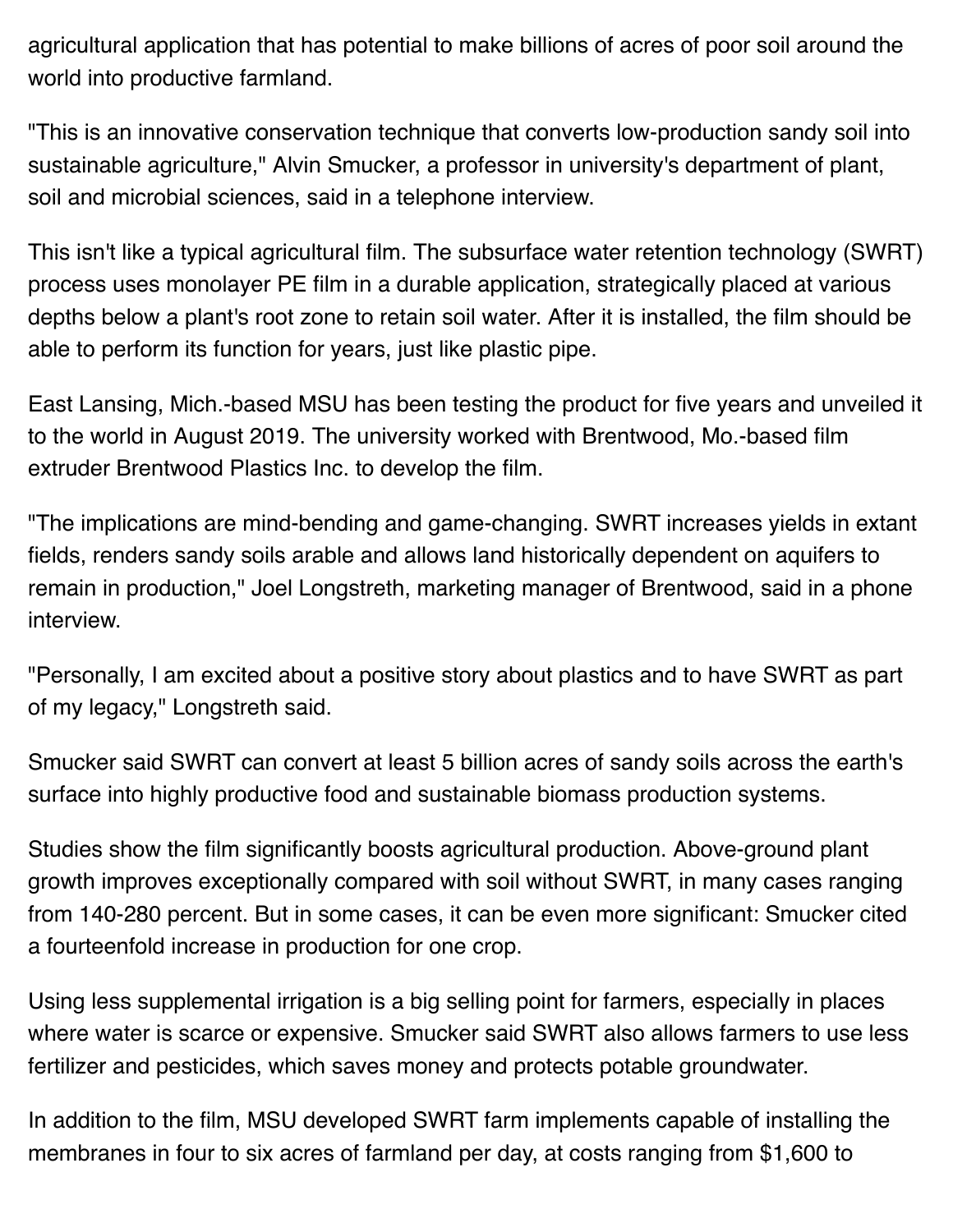\$2,000 per acre, depending on soil depth and membrane thickness.

Longstreth said Brentwood started working with MSU in 2011. The challenge was coming up with a film that stands up to the stress of installation without developing holes or breaking.

"We responded to his requests and were generous with test material," which were needed to test the installation implement, Longstreth said. "Many people have donated their time on a volunteer basis because they believe in it."

Longstreth expects the service life of the film, once installed, to be similar to geotextiles and drainage pipe, which would be measured in decades, if not longer.

Brentwood made the film on existing blown film equipment, and "we can keep up with demand because the installations will be planned well in advance," Longstreth said.

Smucker was careful to call the film a "polymer" product instead of plastic, in part because the public may have a negative reaction to the idea of putting plastic film underground. Asked about that distinction, Longstreth made a vigorous defense for plastics in this application.

"Anyone who strenuously objects needs to show their plan for extrication of all underground plastic, if it's that evil. Take it all out — drainage tile, irrigation tubing, CPVC water pipe, PVC sewer pipe, CIPP [cured-in-place] pipe replacement, gas pipe, underground pipe marking, geotextiles, landfill liners — just to start," he said.

"My only concern about potential derailers is knockoffs. Failures of 'not exactly' devices could ruin the reputation overnight," Longstreth said. "Extruders will be tempted to cheap it out with off-grade and repro [resin]."

For farmers, the return on investment depends on the crop and other variables. But "one thing is for sure: Where they put this in the ground, the value of the land has gone up," Longstreth said.

As SWRT finally becomes commercial, Brentwood Plastics is going through a transformation. The company ceased production at its St. Louis-area plant in early December, after the city acquired the plant by eminent domain for an economic development project.